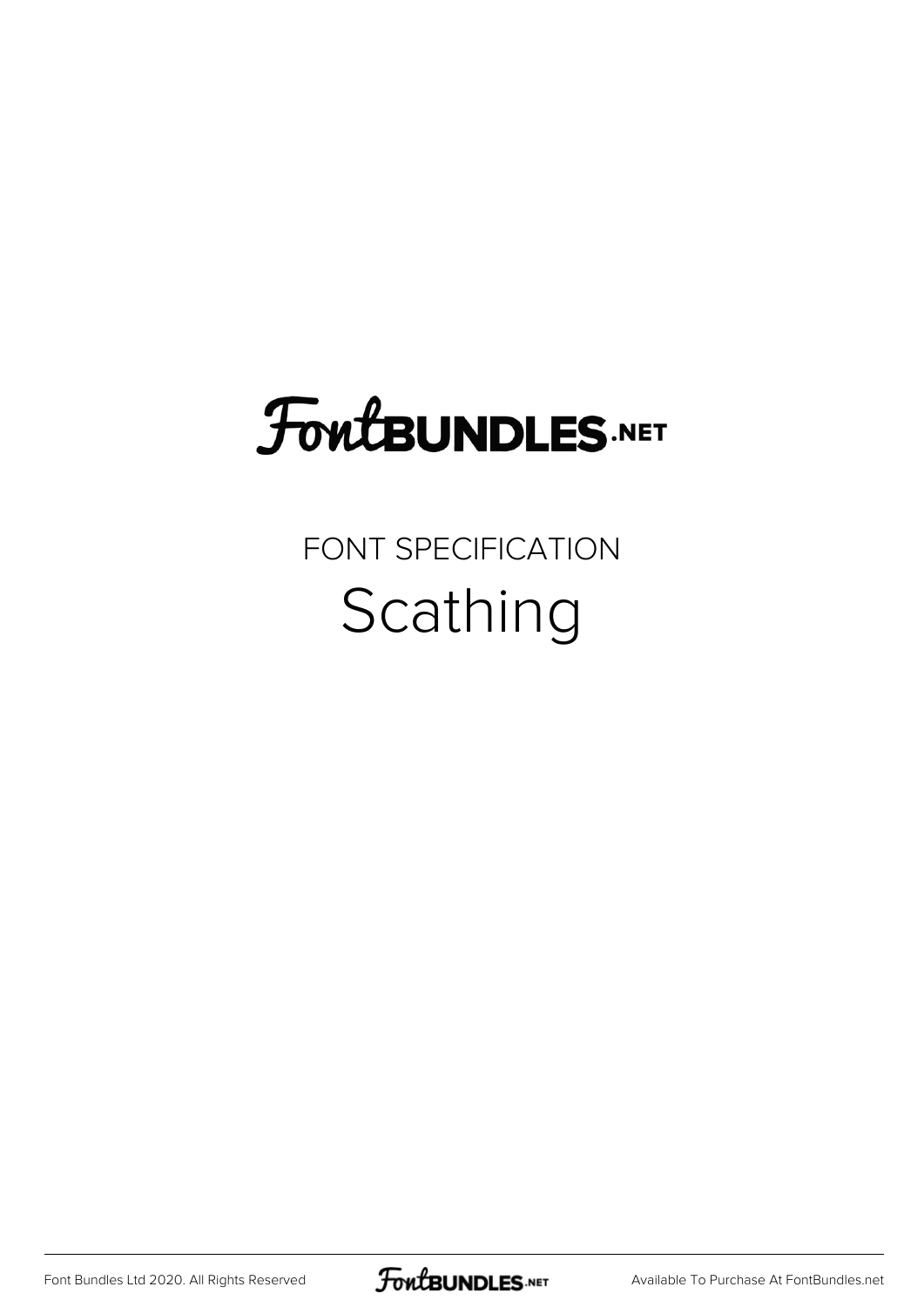## Scathing - Regular

**Uppercase Characters** 

CDEPGHTTKLMNOPBRST  $VWXY2$ 

Lowercase Characters

abcdetghigk (mnop yr stuvwxys

**Numbers** 

0123456789

Punctuation and Symbols

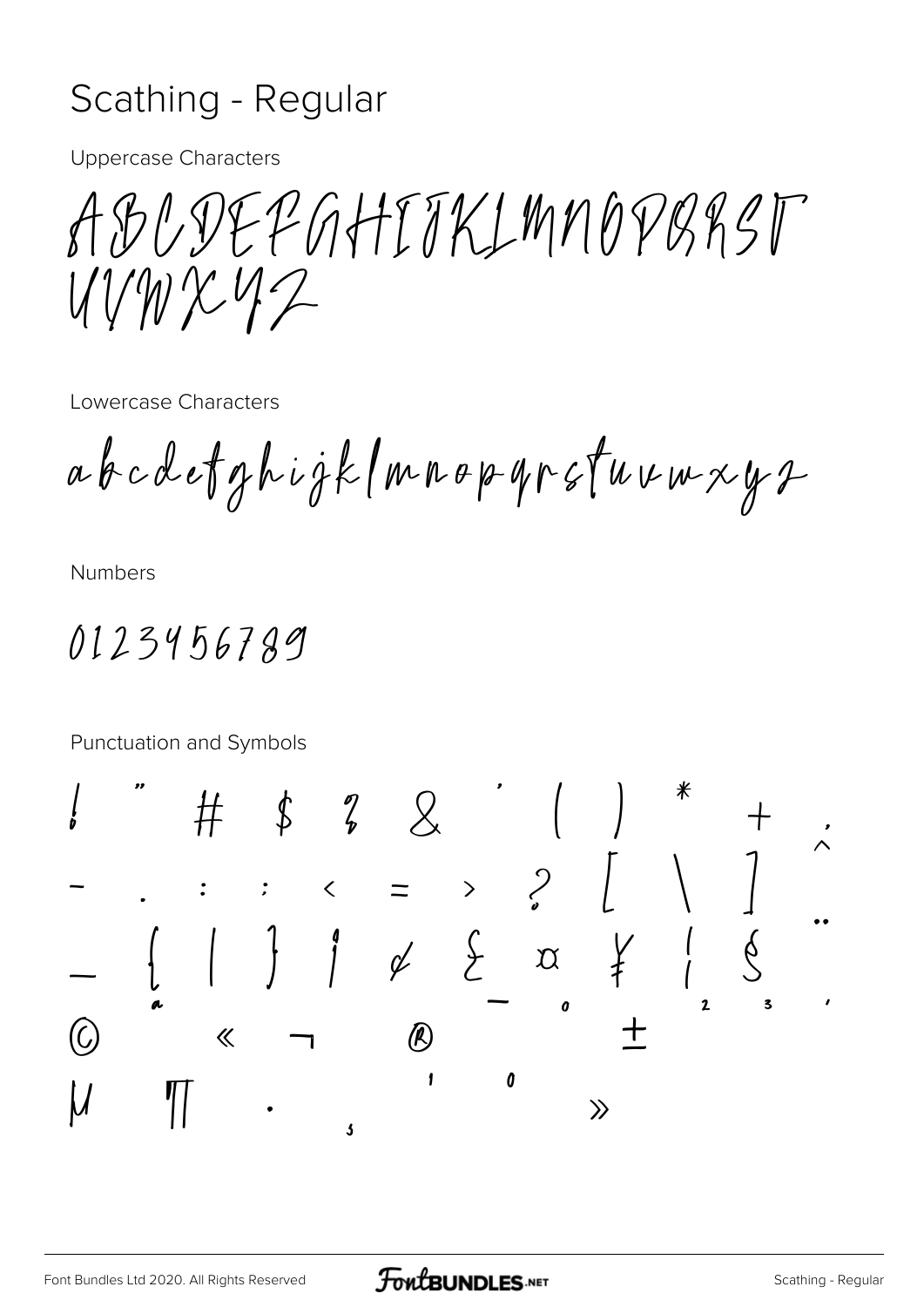All Other Glyphs

*À Á Â Ã Ä Å Æ Ç È É Ê Ë Ì Í Î Ï Ð Ñ Ò Ó Ô Õ Ö × Ø Ù Ú Û Ü Ý Þ ß à á â ã ä å æ ç è é ê ë ì í î ï ð ñ ò ó ô õ*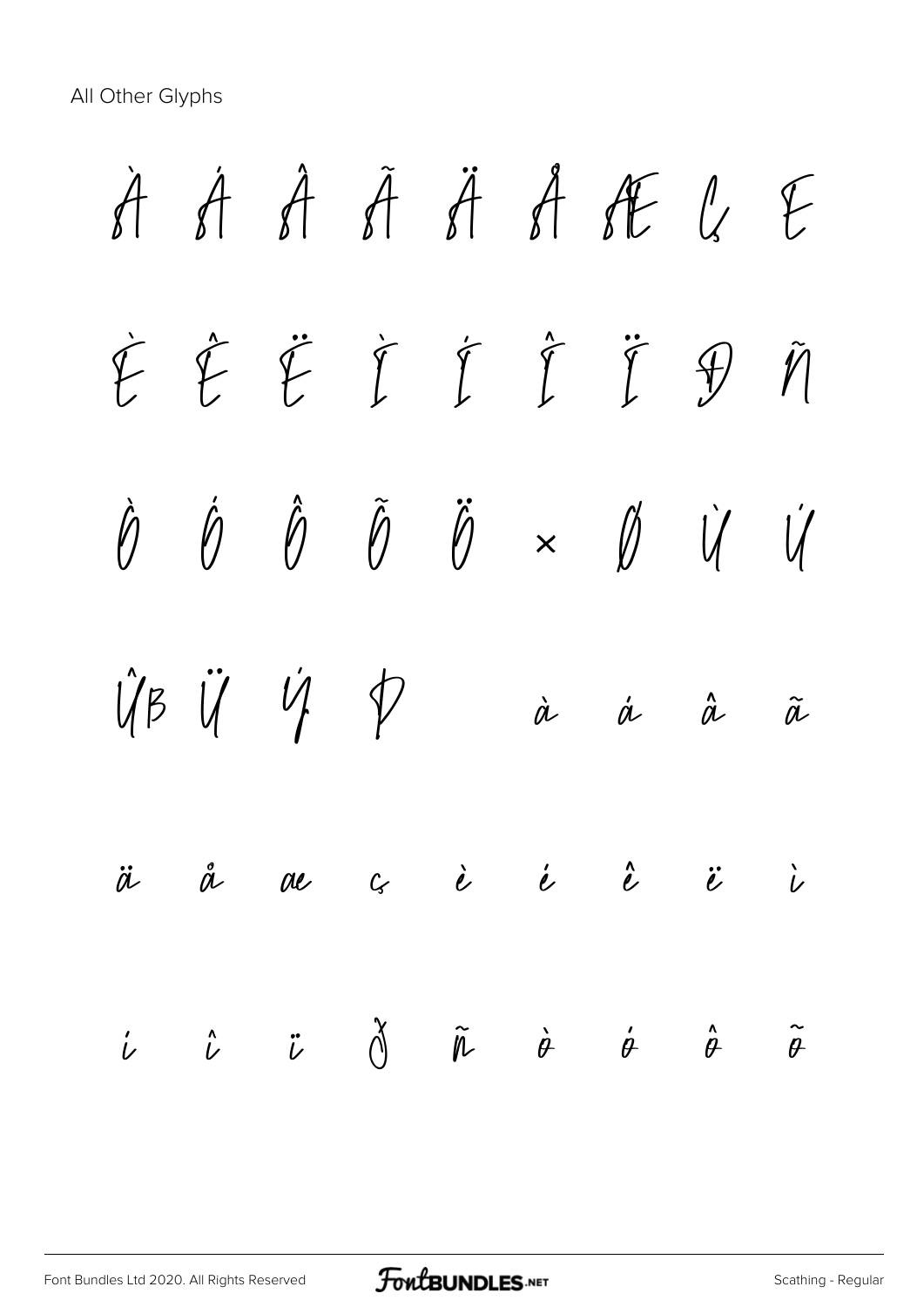$\ddot{\theta}$   $\div$   $\dot{\theta}$   $\dot{u}$   $\dot{u}$   $\dot{u}$   $\ddot{u}$   $\dot{y}$   $\dot{\beta}$  $\mathbf{A}$  $\lambda$  $\ddot{y}$  |  $\mathbf v$  $\boldsymbol{\theta}$  $a$  b  $f$  $\overline{\phantom{0}}$  $\cdot$  ,  $\uparrow$  .  $\frac{1}{2}$  $\bullet$  $\overline{a}$  $\longleftrightarrow$  /  $f$  }  $\frac{1}{\sqrt{2}}$  $\bigg)$  .  $\approx$   $\le$   $\ge$   $cc$   $ss$   $\#$   $\#$   $\psi$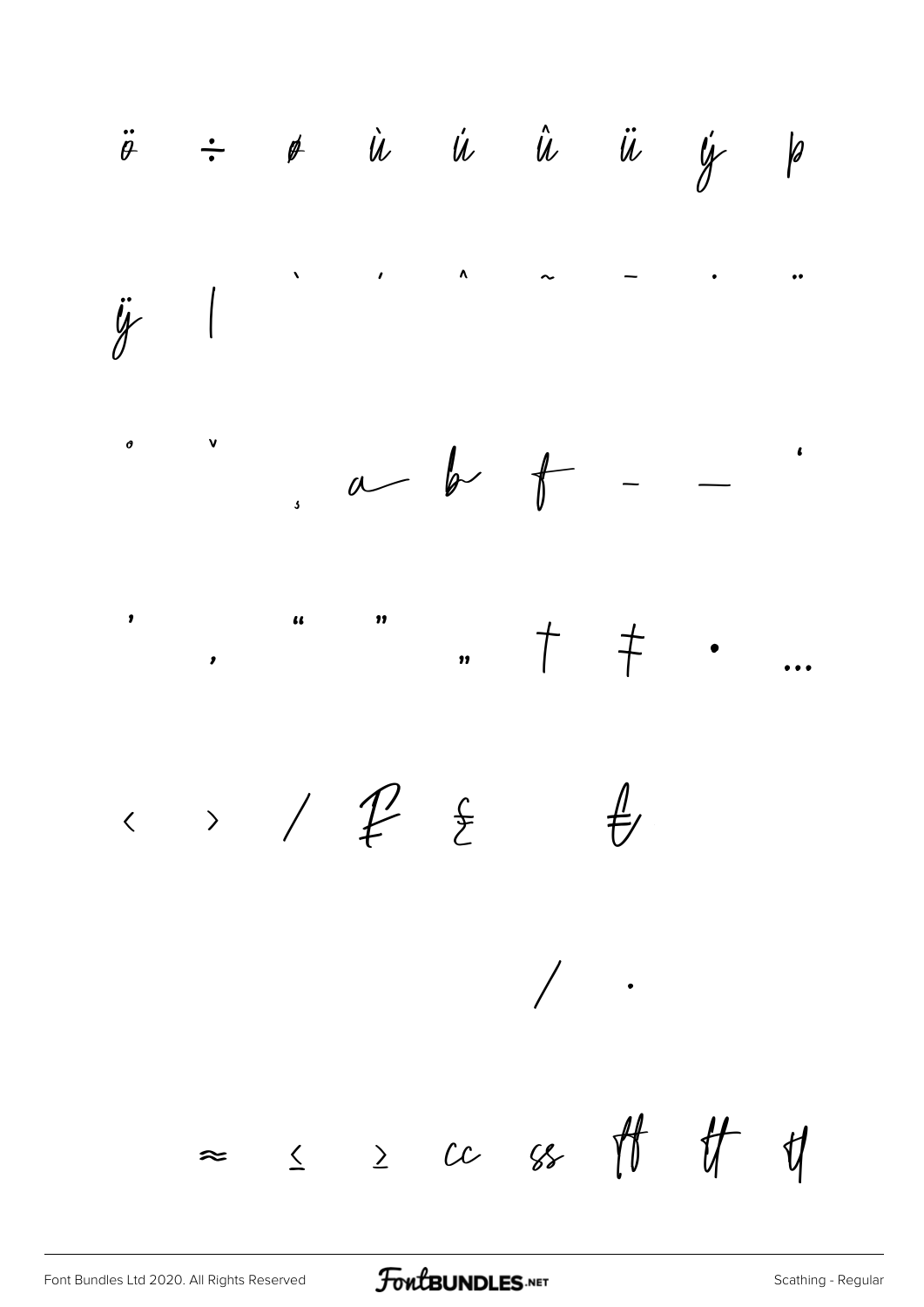If the one one pre-us of or of  $h - i - j$  k l m r r r  $y \sim 5$  b m m x y 2 If  $\omega$  pp or  $\omega$   $\omega_{\gamma}$   $\omega$  f  $\epsilon$   $\rightarrow$ ABLDE GHIKMMPP2